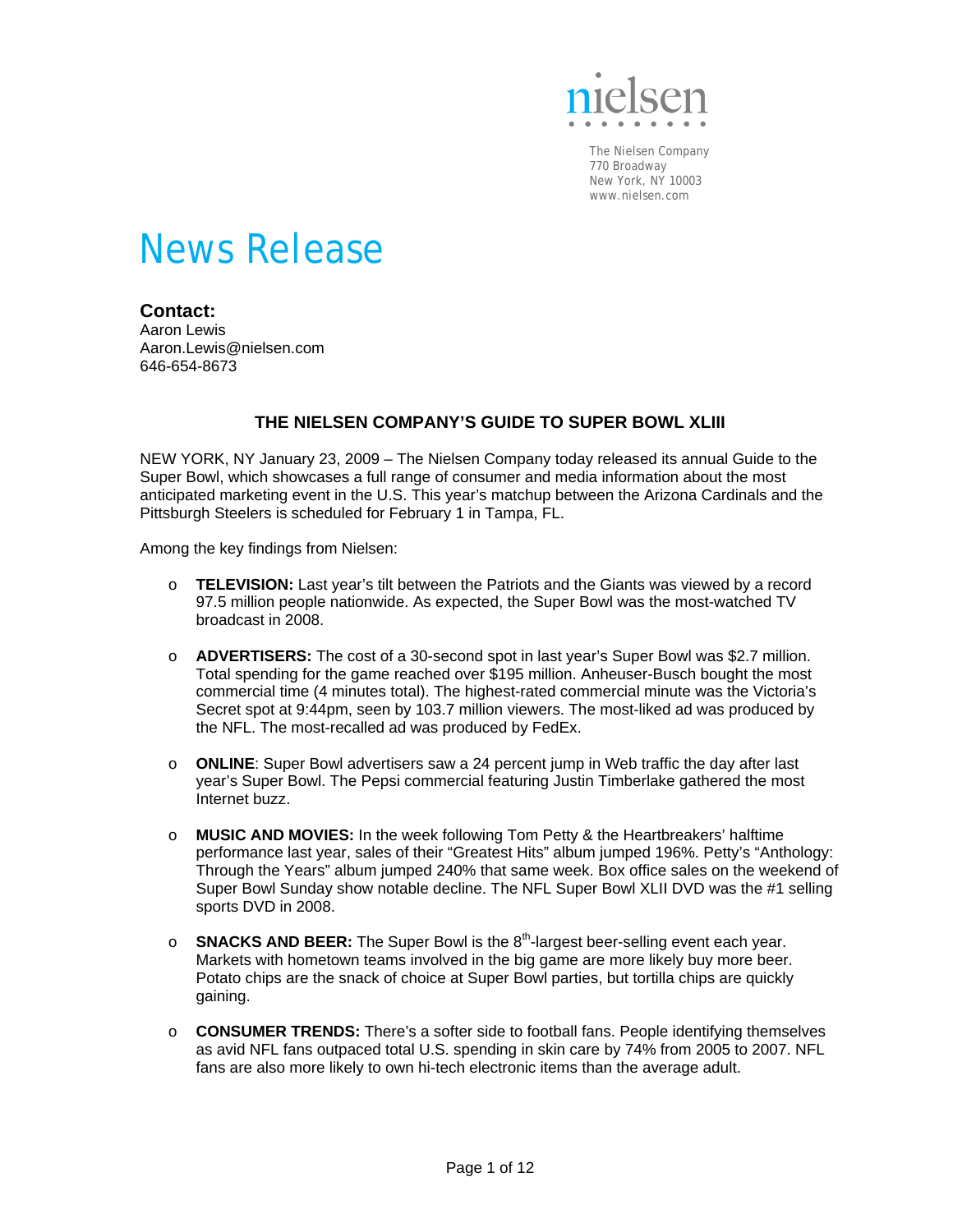

o **DEMOGRAPHICS:** About 138 million adults – or more than 60% of the adult population in the U.S. – are NFL fans. The league is slightly more likely to attract fans from higher education and income brackets. Fans are also generally more physically active than the average American.

#### **TELEVISION**

In 2008, an average of 97.5 million Americans tuned in to FOX to watch the New York Giants beat the New England Patriots, making it the most-watched Super Bowl ever. The event averaged a 43.1% household rating, up from the 2007 game between the Indianapolis Colts and the Chicago Bears, which was watched by 93.1 million viewers and an average of 42.6% of U.S. Homes.

The highest-rated Super Bowl of all time was Super Bowl XVI in 1982, with a 49.1% rating. It is the fourthhighest rated television program since 1961 just behind the final episode of M\*A\*S\*H, Dallas, and Roots Part VIII. Of the top-40 sports telecasts since January 1961, all but four telecasts were Super Bowls.

The highest local market rating in 2008 – at nearly 56% - - was in Boston, home of the New England Patriots. The second-largest local TV audience, with an average of 54.1% was Indianapolis. Jacksonville, Pittsburgh and Ft. Myers followed respectively as the next three markets with the largest Super Bowl audiences (see Table 1). The New York DMA, home of the Super Bowl Champion New York Giants, had an average audience of 44.9% with 3.3 million viewers.

As expected, men watched the 2008 Super Bowl the most (42.9% rating, or 45.8 million viewers). But a significant amount of women tuned in to the game as well. Approximately 37.7 million women over the age of 18 watched Super Bowl XLII for a 32.9% average rating.

| <b>Super Bowl TV Ratings</b> |
|------------------------------|
| <b>Average Viewers</b>       |
| 2008 - FOX - 97.5 million    |
| 2007 - CBS - 93.1 million    |
| 2006 - ABC - 90.7 million    |
| $2005 - FOX - 86.1$ million  |
| 2004 - CBS - 89.8 million    |
|                              |

# *Program after the Game*

- *(avg. viewers, in millions)*  2008 – House – 29.1
- 2007 Criminal Minds 26.1
- 2006 Grey's anatomy 21.0
- 2005 The Simpsons 23.1
- 2004 Survivor All-Stars 33.5

# *Top-10 Local Market Average*

- *Household Ratings 2008*
- 1. Boston 55.6%
- 2. Indianapolis 54.1%
- 3. Jacksonville 52.0%
- 4. Pittsburgh 50.8%
- 5. Ft. Myers-Naples 50.7%
- 6. Washington, DC 50.3%
- 7. Columbus 49.8%
- 8. Kansas City 49.7%
- 9. Milwaukee 49.7%
- 10. Tampa-St. Pete 48.8%

*Source: The Nielsen Company* 

Overall female viewership of the Super Bowl has climbed each of the last five years.

An average of 29.2% of African Americans (approx. 10.5 million viewers), and an average of 17.9% of Hispanics (approx. 7.5 million viewers) tuned in to Super Bowl XLII.

If the Super Bowl is the biggest TV event of the year, it's even better in high definition. In 2008, even with HD penetrating only about 15% of TV households, 41% of Super Bowl viewers watched the game in HD, according to the Strategic Media Research Super Bowl Survey.

Networks broadcasting the Super Bowl often use the game as a lead-in for one of their regular shows. This year, NBC will broadcast a one-hour episode of *The Office*. Last year, 29.1 million viewers stuck around after the game to watch an episode of *House* on FOX.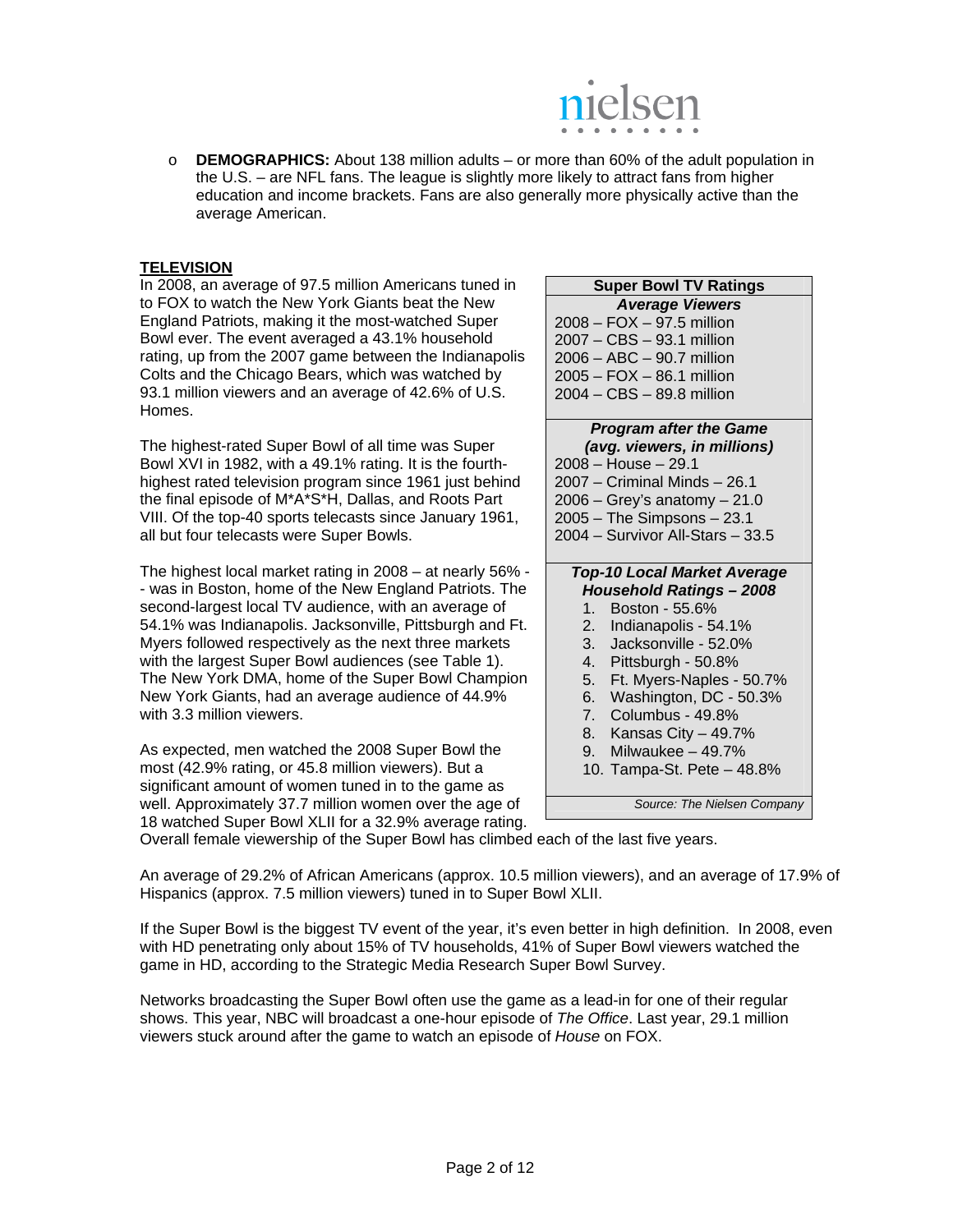

#### **ADVERTISING**

#### **The Buyers**

The 2008 Super Bowl aired 50 minutes and 50 seconds of commercial time. Fifty-two unique brands aired commercials that competed for viewers' attention for a total of 84 advertisements. The highestrated commercial minute was the Victoria's Secret commercial at 9:44pm., which was seen by 103.7 million people.

The cost for a 30-second spot during the 2008 game was \$2.7 million, up from \$2.4 million in 2007. Total spending for the game reached over \$195.7 million.

#### **Average 30-second Cost**

2008 - \$2.7 millions 2007 - \$2.4 million 2006 - \$2.5 million 2005 - \$2.4 million 2004 - \$2.3 million

The categories that advertised the most in 2008 included Automotive, Motion Pictures, and Beer. In the top slot, Automotive aired 5½ minutes of commercial time, adding one minute to its total from 2007. Motion Pictures followed, airing 4 minutes and 15 seconds of ads, significantly increasing from under 2 minutes in the 2007 game. Finally, the Beer category, which has traditionally led the Super Bowl, dropped to the third largest category with 4 minutes of air time, compared to 5 minutes in the prior year.

| <b>Top Categories Super Bowl 2008</b> |                             |  |  |
|---------------------------------------|-----------------------------|--|--|
| Category                              | <b>Minutes of Exposure</b>  |  |  |
| Automotive                            | $5\frac{1}{2}$              |  |  |
| <b>Motion Pictures</b>                | $4\frac{1}{4}$              |  |  |
| Beer                                  |                             |  |  |
|                                       | Source: The Nielsen Company |  |  |

For the eighth year in a row Anheuser-Busch was the leading advertiser. The beer category included advertising for Bud Light and Budweiser. As the brand did in 2006, Bud Light aired three minutes of ads (six 30-second spots). Budweiser ran one 60-second commercial.

Among automotive brands, Hyundai Genesis ran 2 ads at 30-seconds each; Audi R8 ran one minutelong commercial; Toyota Corolla and CarMax Auto Dealership each ran a 30-second commercial; GMC Yukon Hybrid Trucks ran one 60-second spot; and Acura MDX, Jeep Grand Cherokee, and Toyota Sequoia each ran one 30-second commercial to promote their truck brands.

A breakdown of the Motion Picture category shows eight movies were advertised in 2008, compared to only 4 in 2007. During the 2006 Super Bowl, 9 movies advertised totaling 4 ½ minutes. Buena Vista was the only studio to advertise more than one motion picture (*Chronicles of Narnia Prince Caspian* and *Walt Disney Wall-E*). It was also the only movie studio to air a 60-second ad (for *Chronicles of Narnia Prince Caspian*).

Dell, Schering-Plough (Claritin) and Hyundai emerged as newcomers on the Super Bowl scene, advertising in the big game for the first time since Nielsen began tracking Super Bowl advertisers in 1993.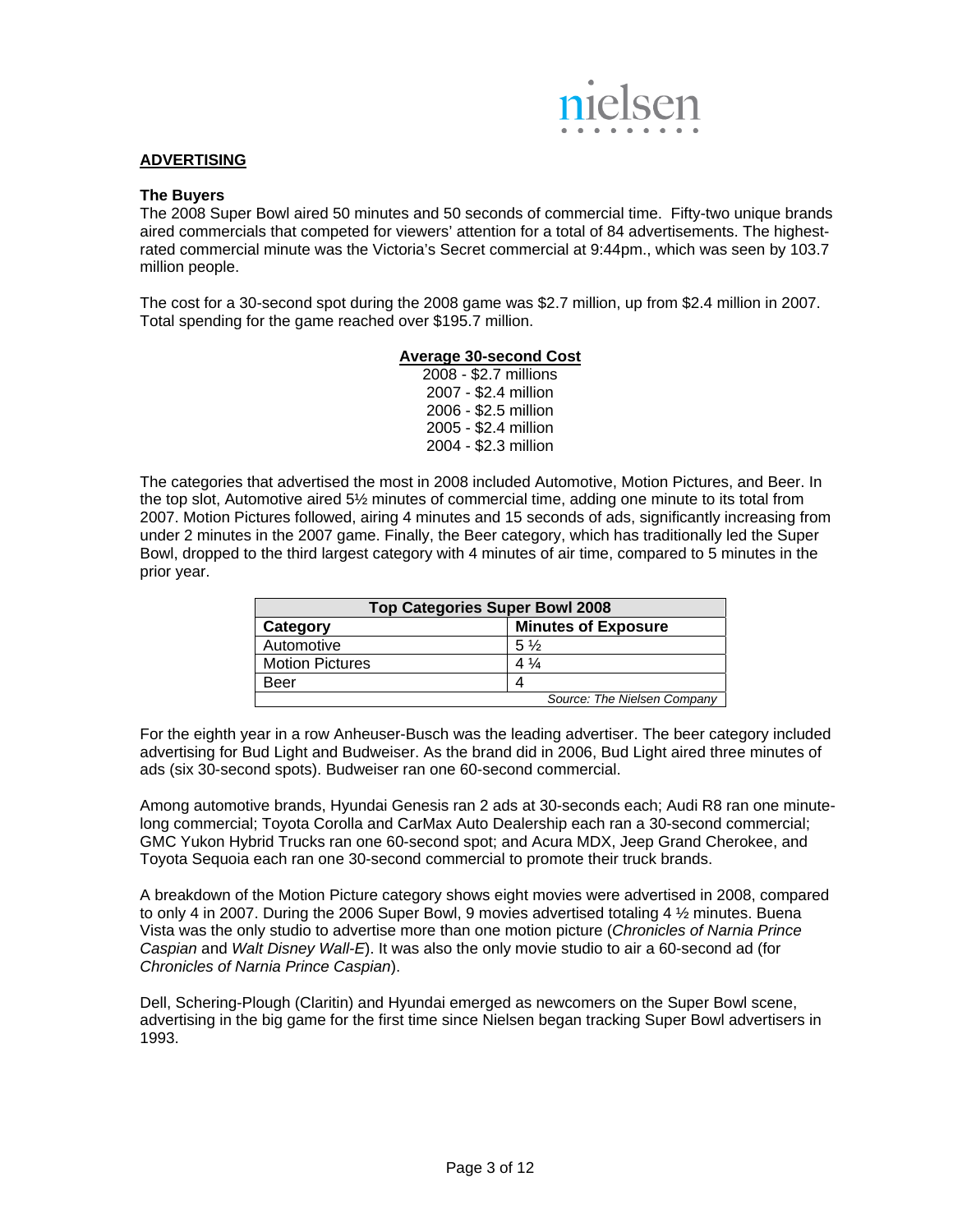

| <b>Top Advertisers</b><br><b>Super Bowl XLII</b> | <b>Commercial Time</b> |
|--------------------------------------------------|------------------------|
| Anheuser-Busch Inc.                              | 4 minutes              |
| Coca-Cola USA                                    | 2 minutes              |
| <b>Buena Vista Pictures</b>                      | 1% minutes             |
| Frito-Lay Inc.                                   | 1% minutes             |
| Pepsi-Cola Co.                                   | 1% minutes             |

*Source: The Nielsen Company*

To view full-motion commercials, storyboards, and ratings that aired during the Super Bowls since 1999, visit our creative website at https://www.nielsenmedia.com/monitorplus/superbowl/.

#### **Effectiveness**

Due to a combination of uniquely strong ad attention and higher quality creatives, Super Bowl commercials have achieved effectiveness levels that are well above-average. Super Bowl ads in the last three years generated an average of 31% higher break-through and 93% higher likeability, compared to the typical ad on television.

Last year's best-liked Super Bowl ad was produced by the NFL itself, hitting 172 on the likeability index. FedEx aired the most-recalled ad, with a recall index of 150. Anheuser-Bush aired three of the top-10 best-liked ads and four of the top-10 most-recalled ads of Super Bowl XLII.

#### **Top 10 Best-Liked 2008 Super Bowl Ads**

| Likeability<br>Rank | <b>Brand</b>     | <b>Ad Description</b>                                                                                             | <b>Likeability</b><br><b>Index</b> |
|---------------------|------------------|-------------------------------------------------------------------------------------------------------------------|------------------------------------|
|                     | NFL              | NFL player Chester Pitts didn't even have the dream until Ephraim Salaam told him the dream (:60)                 | 172                                |
|                     | Budweiser        | Dalmatian trains Hank the Clydesdale for hitch team to Rocky theme; one year later: welcome aboard Hank (:60)     | 168                                |
|                     | Coca-Cola        | Shot of parade in New York; giant Stewie and Underdog balloons chase and fight for Coke bottle balloon (:60)      | 158                                |
|                     | Bridgestone      | Squirrel runs onto road; forest animals and woman scream; car swerves and misses squirrel (:30)                   | 148                                |
|                     | Doritos          | Man puts chip in a mouse trap; he sits in chair and watches the mouse hole; giant mouse bursts through wall (:30) | 144                                |
|                     | <b>Bud Light</b> | Carlos Mencia tells group of guys that American chicks love the foreign accent; watch the master do it (:30)      | 144                                |
|                     | E-Trade          | Baby says savings account earns 8x the national average; I'm renting a clown; underestimated creepiness (:30)     | 144                                |
|                     | Planters         | Cashews--woman with unibrow; men flirt with her; woman shown rubbing cashews on her skin like perfume (:30)       | 141                                |
|                     | <b>Bud Light</b> | Brewed to give you everything you want in a beer; never ending refreshment; now the ability to breath fire (:30)  | 141                                |
| 10                  | Garmin           | Red compact car speeds through Paris; traffic ahead; Napoleon type character gets out of car (:30)                | 127                                |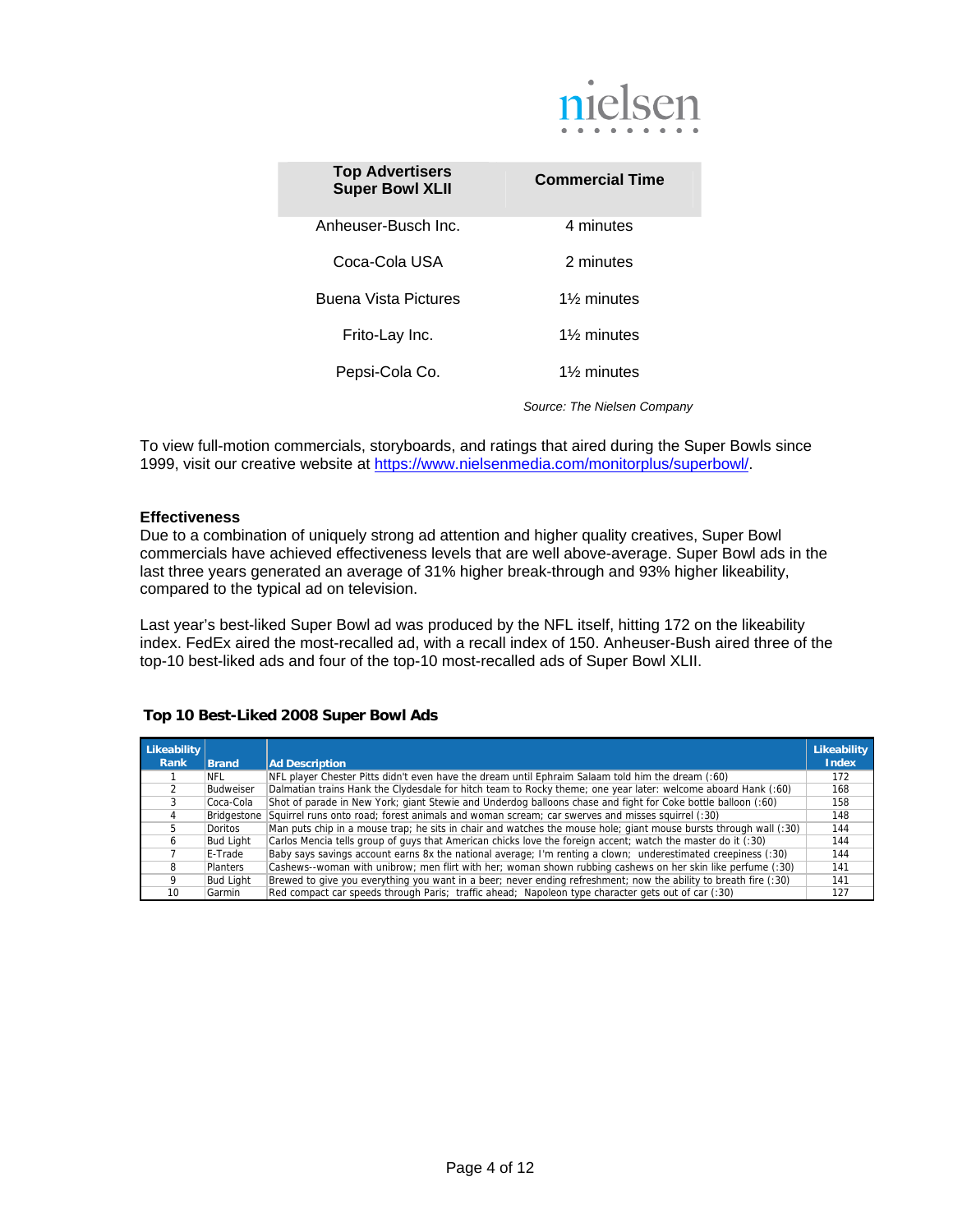

#### **Top 10 Most-Recalled 2008 Super Bowl Ads**

| Recall |                  |                                                                                                                   | Recall       |
|--------|------------------|-------------------------------------------------------------------------------------------------------------------|--------------|
| Rank   | <b>Brand</b>     | <b>Ad Description</b>                                                                                             | <b>Index</b> |
|        | FedEx            | You solved all our shipping problems with pigeons?; what about the big stuff; giant pigeons fly around (:45)      | 150          |
|        | Budweiser        | Dalmatian trains Hank the Clydesdale to tune of Rocky theme; one year later: welcome aboard Hank (:60)            | 148          |
|        | E-Trade          | A lot of people are like aren't you too young to invest in the markets; no big deal; baby spits up (:30)          | 142          |
|        | Doritos          | Man puts chip in a mouse trap; he sits in chair and watches the mouse hole; giant mouse bursts through wall (:30) | 138          |
|        | <b>Bud Light</b> | Brewed to give you everything you want in a beer; never ending refreshment; now the ability to breath fire (:30)  | 136          |
|        | <b>Bud Light</b> | So glad you two could make it to our wine and cheese party; Bud Light bottles hidden in cheese and baguette (:30) | 132          |
|        | Diet Pepsi       | Max--various people nod off: Super Bowl announcer, man at diner counter; all drink Pepsi & bob heads (:60)        | 130          |
|        | E-Trade          | Baby says savings account earns 8x the national average; I'm renting a clown; underestimated creepiness (:30)     | 128          |
|        | <b>Bud Light</b> | Cavemen pushing stone cooler of beer; I invent The Wheel to help get Bud Light to party (:30)                     | 126          |
| 10     | <b>Planters</b>  | Cashews--woman with unibrow; men flirt with her; woman shown rubbing cashews on her skin like perfume (:30)       | 126          |

#### Source: The Nielsen Company, 2/4/08

The above Top 10 lists are based on 18,398 surveys of Super Bowl viewers for 50 unique national creative executions airing during the main game (excluding Movie spots)

The Likeability score is the percentage of viewers who report to like "a lot" an ad they were exposed to during the normal course of viewing the Super Bowl (main game), among those recalling the brand of the ad. These scores are then indexed against the average score for all Super Bowl ads (Likeability Index). 100 equals average. For example, with a Likeability Index of 172, the NFL spot was 72% better-liked than the average Super Bowl spot.

The **Recall** score is the percentage of viewers who can Recall the brand of an ad they were exposed to during the normal course of viewing the Super Bowl (main game). These scores are then indexed against the average score for all Super Bowl ads (Recall Index). 100 equals average. For example, with a Recall Index of 150, the FedEx ad was 50% better-recalled than the average Super Bowl spot.

Viewing the game in HD also translates into better advertising recall. Respondents who viewed the Super Bowl in HD set were able to recall 21% more commercials than those who didn't.

Advertising in the Super Bowl also results in longerterm brand benefits, which typically last at least one week past the game. Both Brand Opinion and Purchase Consideration significantly improved in the week following the 2007 and 2008 Super Bowl.



#### **Sponsorships**

Super Bowl advertising isn't just limited to standard commercial breaks. On-field and in-program sponsorships account for a significant exposure to viewers. Cadillac was the top in-program sponsor in terms of time on screen and gross impressions during last year's Super Bowl. The automaker sponsored the game's MVP award given to New York Giants QB Eli Manning, and used on-screen graphics for a total of 23 minutes and 11 seconds during the  $4<sup>th</sup>$  quarter and immediately following the game.

Other top sponsors included Gatorade (sideline cups, coolers, and towels), Motorola (Coach's headset), SoBe Life Water (on-screen graphics), and halftime sponsor Bridgestone (on-screen graphics).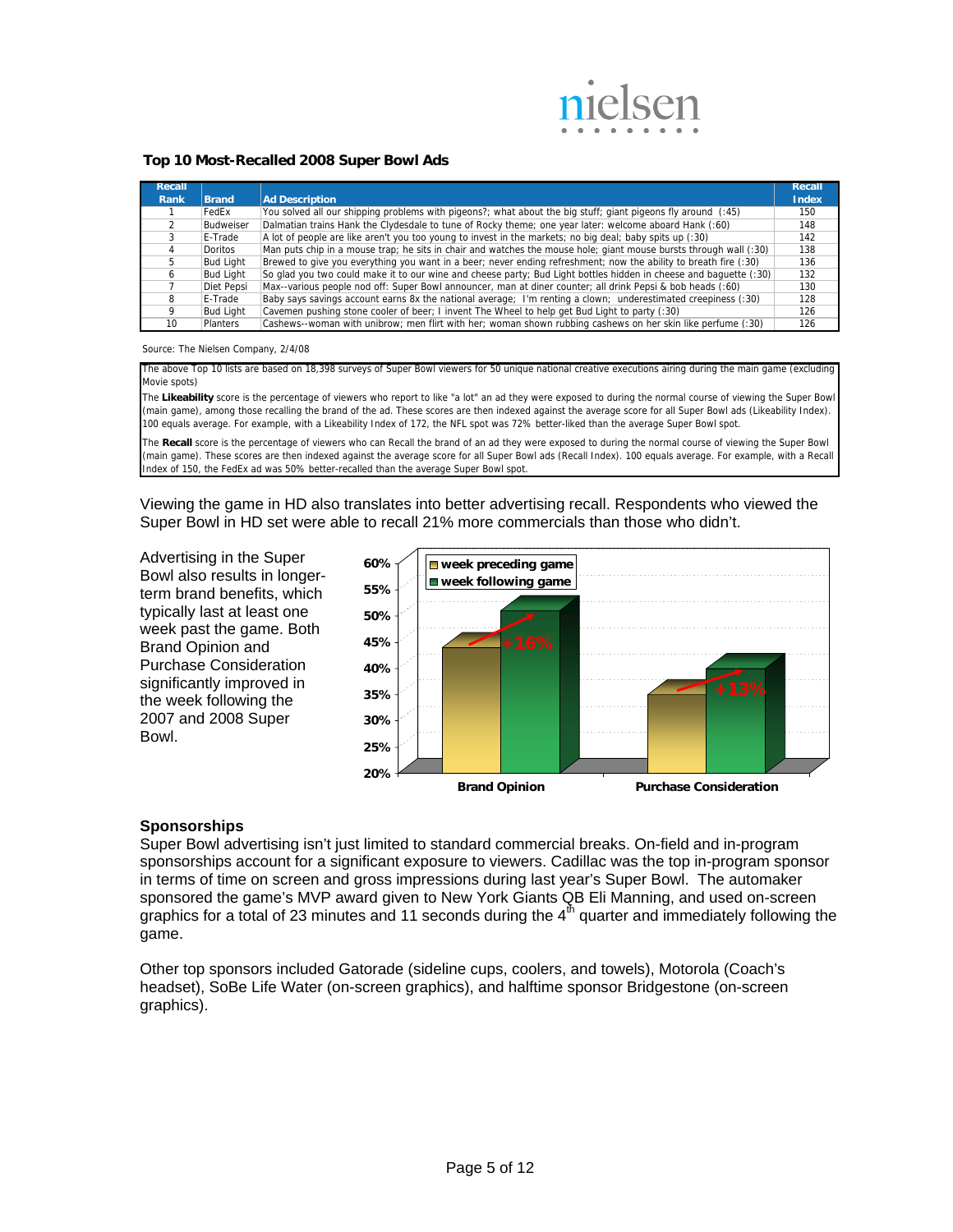

|                                    |             | Top In-Program Sponsors, Super Bowl XLII |        |                             |
|------------------------------------|-------------|------------------------------------------|--------|-----------------------------|
|                                    |             |                                          | Tot.   |                             |
|                                    |             | Tot. Dur.                                | Dur.   | <b>Total Homes</b>          |
| <b>Brand</b>                       | Tot. # Occ. | (hh:mm:ss)                               | (secs) | (000s)                      |
| <b>CADILLAC AUTOS &amp; TRUCKS</b> | 13          | 00:23:11                                 | 1391   | 1,586,589                   |
| <b>GATORADE DRINKS-ISOTONIC</b>    | 107         | 00:06:39                                 | 399    | 632,750                     |
| MOTOROLA ELECTRONIC                |             |                                          |        |                             |
| <b>EQUIP</b>                       | 59          | 00:04:06                                 | 246    | 386,159                     |
| SOBE LIFE WATER BOTTLED            |             |                                          |        |                             |
| WATER                              | 11          | 00:03:44                                 | 224    | 341,635                     |
| <b>BRIDGESTONE TIRES</b>           | 8           | 00:02:29                                 | 149    | 219,620                     |
|                                    |             |                                          |        | Cource: The Niclean Company |

#### **Top In-Program Sponsors, Super Bowl XLII**

*Source: The Nielsen Company* 

#### **ONLINE**

Collectively, Super Bowl 2008 advertisers saw a 24 percent increase in Web traffic after the big game last year.

MySpace successfully capitalized on the popularity of Super Bowl advertising by hosting those ads online; unique visitors to myspace.com/superbowlads increased 104 percent from Sunday to Monday. Fox Sports on MSN and Chase took the No. 2 and 3 spots among advertisers when ranked by daily traffic growth, increasing 72 and 56 percent, respectively.

| <b>Site</b>              | <b>Super Bowl Sunday</b><br>2/3/08 UA (000) | <b>Monday 2/4/08</b><br><b>UA (000)</b> | Sun 2/3 to Mon 2/4<br>Growth |
|--------------------------|---------------------------------------------|-----------------------------------------|------------------------------|
| All Advertisers          | 22,536                                      | 27,924                                  | 24%                          |
| myspace.com/superbowlads | 441**                                       | 900                                     | 104%                         |
| FOX Sports on MSN        | 2,563                                       | 4,403                                   | 72%                          |
| Chase                    | 1,652                                       | 2,584                                   | 56%                          |
| Dell                     | 1,562                                       | 2,056                                   | 32%                          |
| AT&T                     | 3,176                                       | 4,163                                   | 31%                          |

#### **Top 5 Fastest Growing Super Bowl Advertiser Web Sites\***

*Source: The Nielsen Company* 

*\*Among advertiser Web sites with reportable traffic on both days.* 

*\*\* These estimates are calculated on small sample sizes and are subject to increased statistical variability as a result.* 

Overall, the Super Bowl commercials placed on YouTube received over 6 millions views in two days. Thanks to a pre-Super Bowl push, Pepsi's commercial featuring Justin Timberlake was the mostviewed Super Bowl ad on YouTube with nearly 1.3 million hits. Pepsi also claimed the second-most views on YouTube with a SoBe ad featuring Naomi Campbell (399,202 views). E\*TRADE followed up in the third and fourth spots with commercials featuring a talking baby.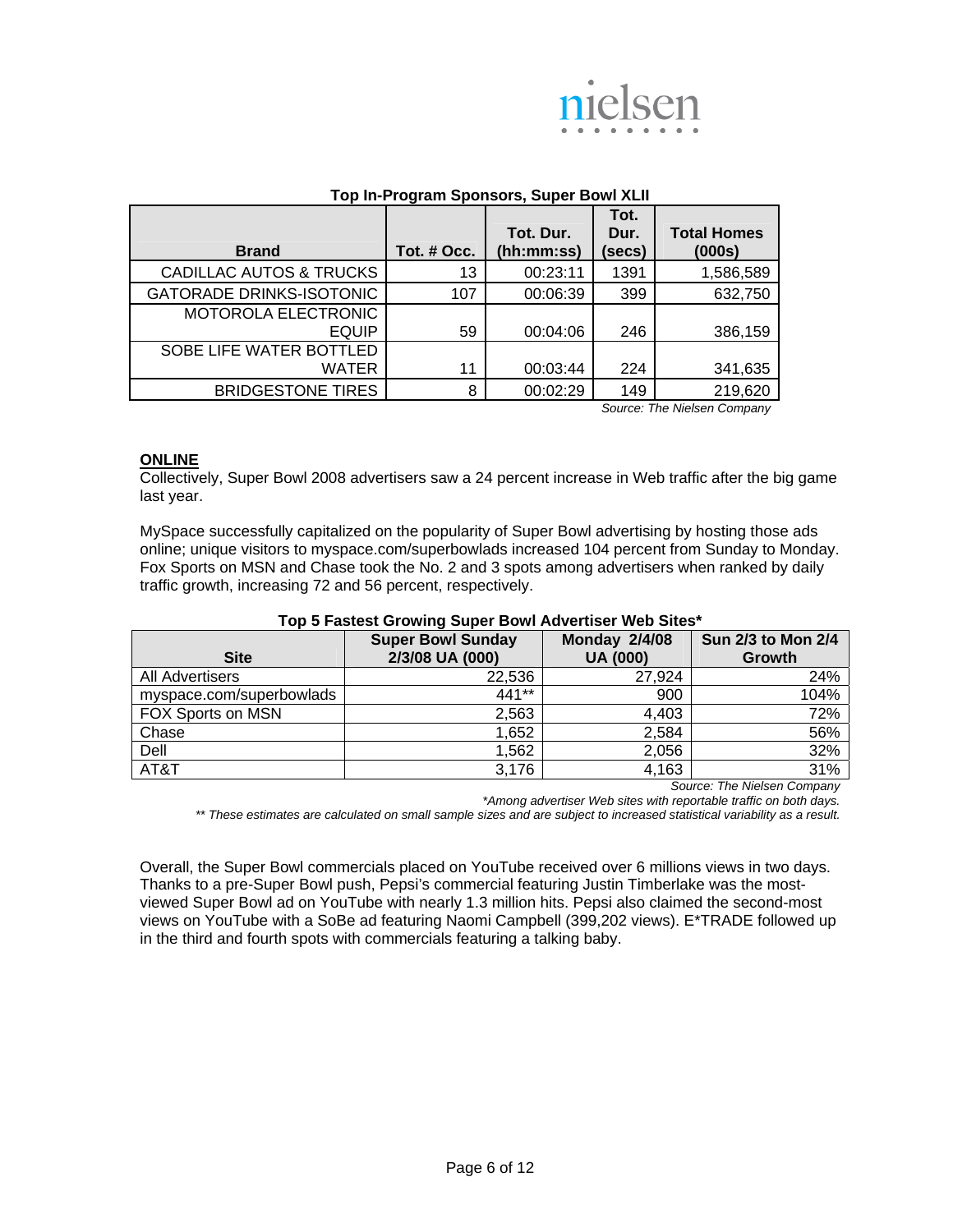

| Rank | <b>Brand</b>      | <b>Commercial</b>                                    | <b>Total YouTube</b><br><b>Views</b> |
|------|-------------------|------------------------------------------------------|--------------------------------------|
|      | Pepsi             | <b>Justin Timberlake</b>                             | 1,290,945                            |
| 2    | Pepsi             | SoBe: Naomi Campbell                                 | 399,202                              |
| ß    | E*TRADE           | Talking Baby Rents a Clown                           | 269,596                              |
| 4    | E*TRADE           | <b>Baby Buys Stock</b>                               | 252,119                              |
| 5    | Victoria's Secret | Adriana Lima Commercial                              | 210,746                              |
| 6    | <b>Budweiser</b>  | Hank the Clydesdale                                  | 195,989                              |
| 7    | Pepsi             | Diet Pepsi Max: Wake Up People                       | 178,141                              |
| 8    | Coca Cola         | Parade Balloons                                      | 177,793                              |
| 9    | <b>Budweiser</b>  | Bud Light: Wine & Cheese Party                       | 176,127                              |
| 10   | Pepsi             | Amp Energy: Tow Truck Driver<br><b>Jumper Cables</b> | 166,688                              |

#### **YOUTUBE SUPER BOWL AD VIEWS**

*Source: The Nielsen Company* 

*Note: Total # of views reflects viewership stats until 2/4/08* 

One-third of online conversations about the Super Bowl the day of and the day after last year's game were driven by Super Bowl advertising. The most-discussed ad online with 6.7% buzz volume was Pepsi's spot with Timberlake, followed by E\*TRADE (5.2%) and Audi (4.4%).



#### **Top 10 Super Bowl Ads as a % of Super Bowl Ad Discussion\***

*Source: The Nielsen Company* 

*\*Buzz volume is depicted as a percentage of 6,962 messages about Super Bowl ads occurring February 3-4, 2008*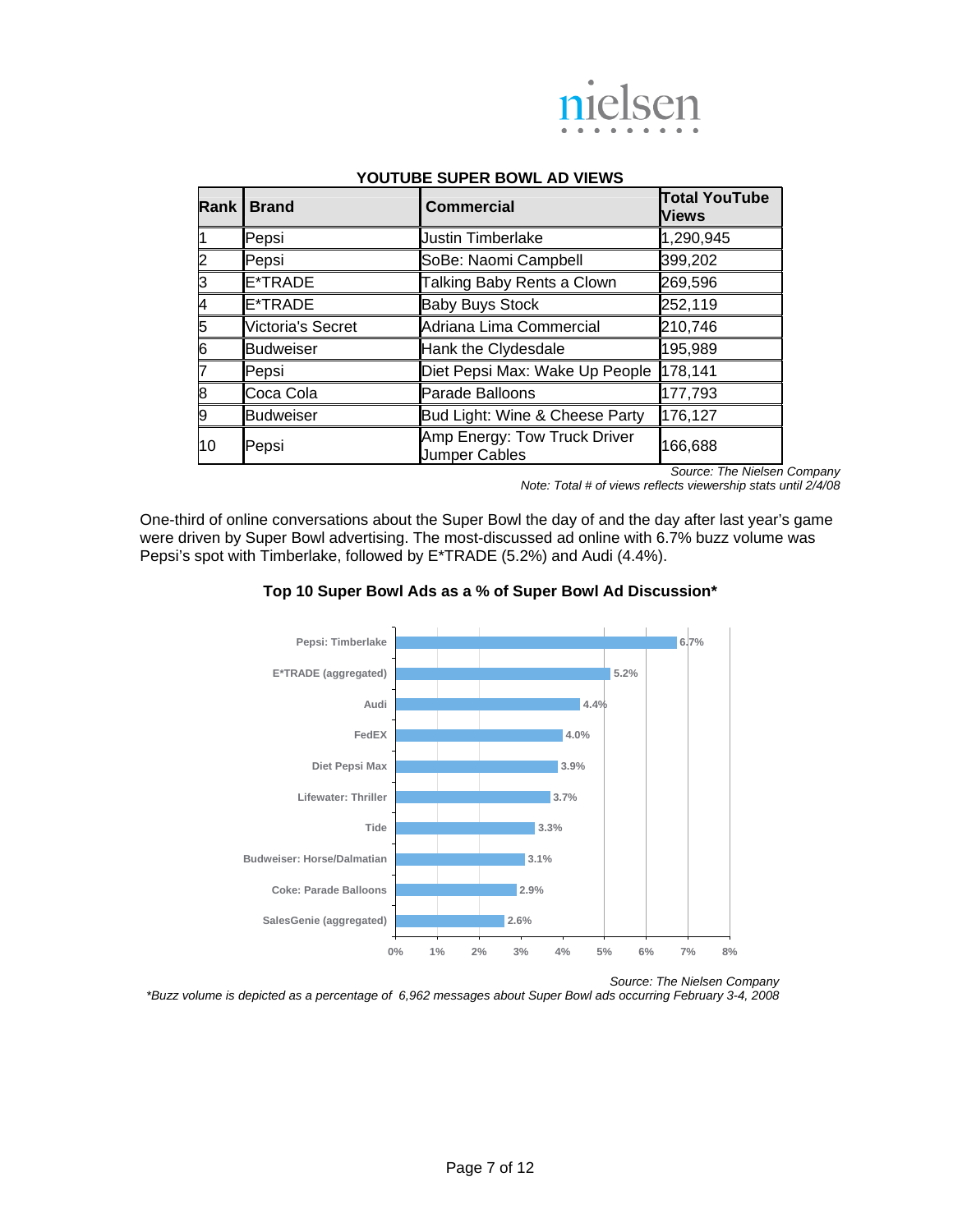

#### **MUSIC AND MOVIES**

From The Rolling Stones and U2, to Prince and Tom Petty, halftime and pre-game performances have provided sales growth for artists from a wide variety of musical genres since the early '90s.

After last year's halftime performance by Tom Petty & the Heartbreakers, Billboard reported that the band's catalog album "Greatest Hits" made a 196% jump in weekly sales, shifting 33,000 according to Nielsen SoundScan. Outside of the always-busy Christmas shopping season, that was the biggest sales week for any catalog album since 2004. Additionally, Petty's "Anthology: Through the Years" moved 7,000 the week following the Super Bowl (up 240%). It was the album's best sales week since December, 2000.

The Super Bowl's impact was also felt in Petty's digital track downloads. Key hits like "Free Fallin," "American Girl," "I Won't Back Down," and "Runnin' Down a Dream" all saw a weekly gain of more than 150% in paid digital downloads.

This year, Bruce Springsteen and the E Street Band will rock the Super Bowl crowd at Raymond James Stadium. Springsteen's new album "Working on a Dream" will be released January 27, just days before the game.

Other recent Super Bowl spikes that Billboard spotted in Nielsen SoundScan data:

- Prince in 2007: His catalog of albums more than doubled in sales in the week after his halftime performance to 31,000 - up from 14,000 the prior week. Similarly, digital downloads of all his available songs almost doubled, with Nielsen SoundScan posting 102,000 paid track downloads for Prince, compared to 59,000 the week before the championship game.
- Rolling Stones in 2006: Their album "A Bigger Bang" showed a 34% increase over the week before the Super Bowl.
- Paul McCartney in 2005: His 2002 live album posted a 542% increase in sales, while two of his greatest hits sets more than doubled ("All the Best" by 246% and "Wingspan: Hits and History" by 161%). Beatles' hits album "1" showed 72% growth.
- Janet Jackson and Justin Timberlake in 2004: Despite or maybe because of controversy generated by their halftime appearance, sales for three of her albums more than doubled, while his "Justified" increased 160%. Current albums by participants Nelly (up 56%) and Kid Rock (up 25%) also gained.
- Shania Twain in 2003: Twain's "Up" led the Super Bowl field, with a 41% increase, while No Doubt's "Rock Steady" gained 23% and Sting saw "Very Best of Sting & The Police" grow by 39%.
- U2 in 2002: Sales for three of the band's key albums more than doubled ("All That You Can't Leave Behind," up 142%; "Best of 1980-1990," up 154%; "The Joshua Tree," up 144%).

As usual, movie-going plunged on 2008 Super Bowl Sunday. Nielsen EDI found that U.S. box office receipts, which averaged \$30.7 million on a typical winter Sunday in 2008, fell to \$26.5 million on Super Bowl Sunday 2008 (2/3/08) – a 14% decline. Over the past five years, the average domestic box office for Super Bowl Sunday versus the average winter Sunday is down by about \$11.4 million.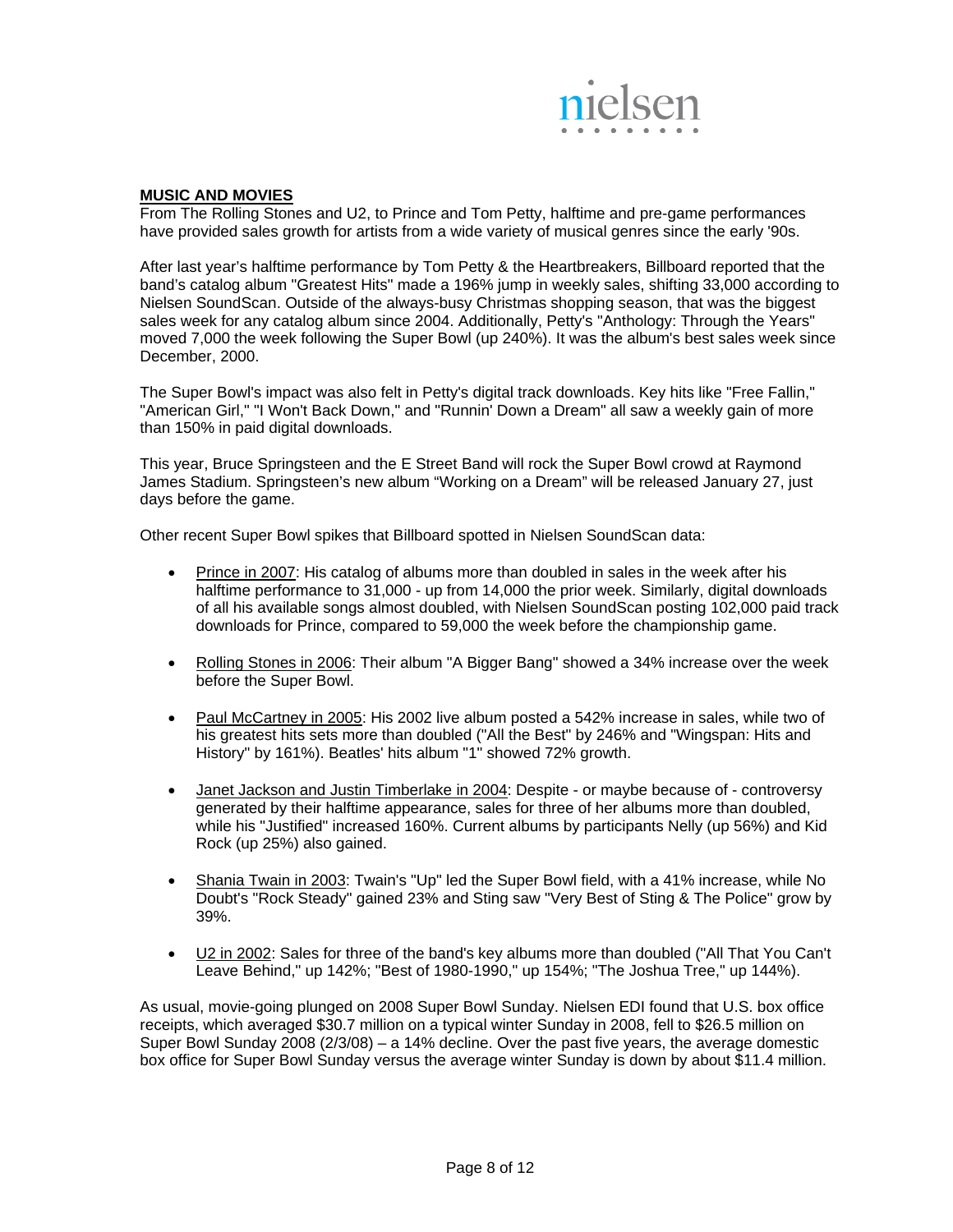

#### **SNACKS AND BEER**

Consumers purchased nearly 52 million cases of beer<sup>1</sup> during the two-week period surrounding the 2008 Super Bowl. The Super Bowl is ranked  $8<sup>th</sup>$  among the highest beer selling occasions for the year:

|   | <b>Top Holidays/Events for Beer</b>                     |                                      |
|---|---------------------------------------------------------|--------------------------------------|
|   |                                                         | Case Sales                           |
| 1 | 4th of July                                             | 68,318,493                           |
| 2 | Labor Day                                               | 64,589,852                           |
| 3 | <b>Memorial Day</b>                                     | 64,475,265                           |
| 4 | Father's Day                                            | 63,411,879                           |
| 5 | Christmas/New Years                                     | 59,393,752                           |
| 6 | Thanksgiving                                            | 56,136,848                           |
| 7 | Easter                                                  | 53,458,630                           |
| 8 | <b>Super Bowl</b>                                       | 51,713,004                           |
|   |                                                         |                                      |
|   | * All Outlets Combined (U.S. Food, Liguor, Convenience, | Source: The Nielsen Company<br>Drug) |

Beer consumption is especially prevalent in markets that are participating in the Super Bowl. Phoenix grocery stores (home of last year's Super Bowl), beer sales grew nearly 5 percent overall and were 23 percent higher than non-holiday weeks in Q1. Beer sales also grew 3 percent in metro New York and 12 percent in New England as the Giants and Patriots battled for the title. Meanwhile, grocery store beer sales in other markets declined nearly 2.5 percent.

Super Bowl Sunday is the most important Snack purchasing day of the entire year, followed by the day before the big game. Snack sales in U.S. food, drug, and mass merchandiser stores (including Walmart) are expected to reach \$595 million during the two weeks surrounding Super Bowl Sunday. While Potato Chips enjoyed the largest dollar and volume sales during the Super Bowl period, Tortilla Chips generated the largest incremental gains with \$20.7 million and 8.3 million pounds above average sales figures. But what's a chip without a good dip? Dip Mixes (+38% vs. two-week average) and Canned Dips (+24.5%) saw the biggest percent surge in sales compared to other snacks for the Super Bowl.

And it's not just junk foods that saw their sales jump for last year's big game. Rice Cakes enjoyed an 11.3% bump in sales in the days surrounding the Super Bowl last year, while Health Bars & Sticks (i.e. PowerBars, LUNAbar, etc.) saw a 3.1% increase.

l

 $<sup>1</sup>$  U.S. food, liquor, convenience and drug stores</sup>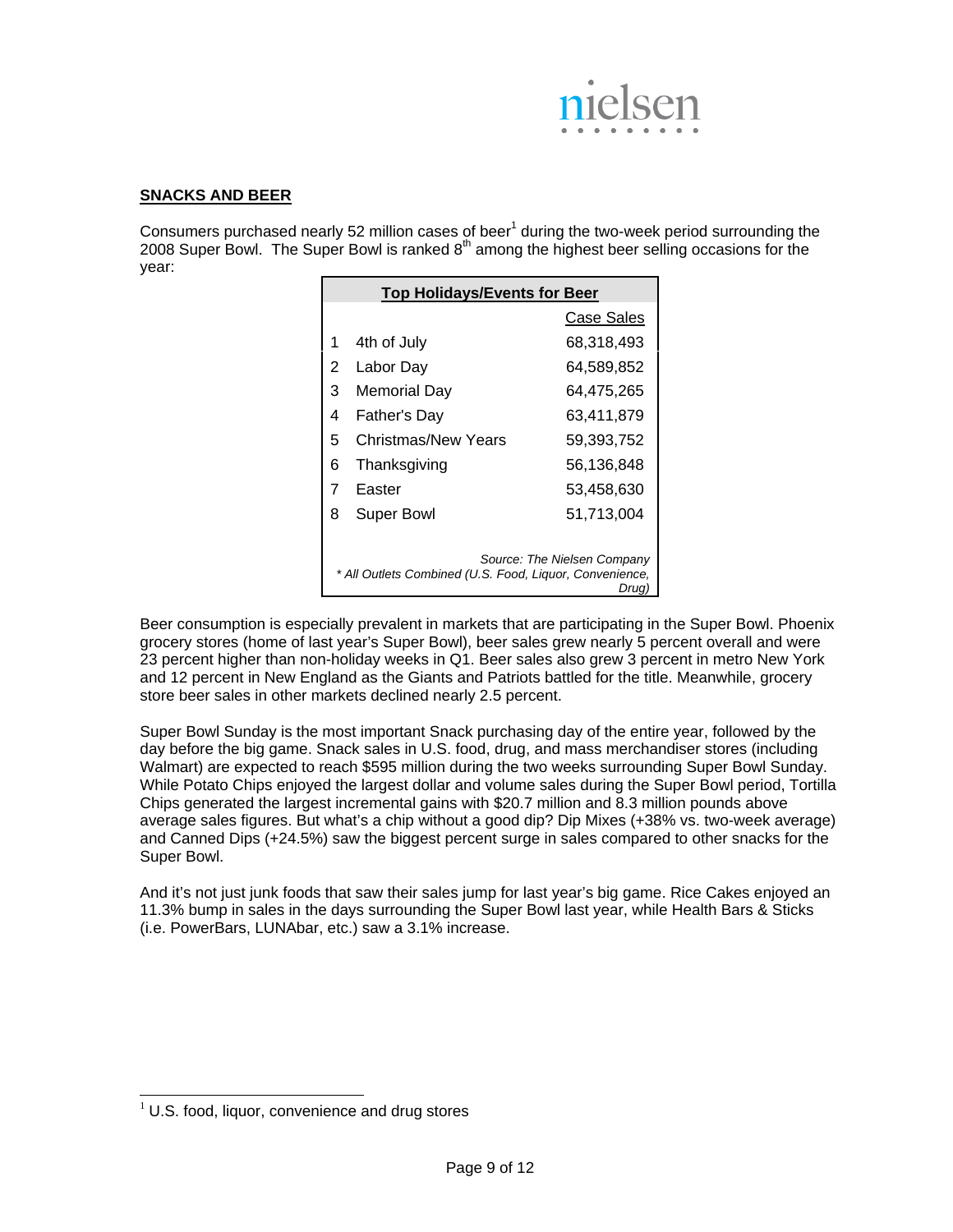| <b>Snack</b>                       | \$ Sales<br><b>Super Bowl</b><br>2008* | %<br><b>Difference</b><br>vs. Two-<br>Week<br>Average** |
|------------------------------------|----------------------------------------|---------------------------------------------------------|
| <b>TOTAL SNACKS</b>                | \$594,500,813                          | 4.8%                                                    |
| Potato Chips                       | \$146,988,512                          | $-1.1%$                                                 |
| <b>Tortilla Chips</b>              | \$125,463,940                          | 19.8%                                                   |
| <b>Remaining Snacks</b>            | \$56,235,377                           | 1.3%                                                    |
| Popcorn-Unpopped                   | \$36,816,237                           | 20.5%                                                   |
| Pretzels                           | \$33,211,328                           | $-4.2%$                                                 |
| <b>Puffed Cheese Snacks</b>        | \$31,667,957                           | $-3.1%$                                                 |
| <b>Health Bars &amp; Sticks</b>    | \$22,801,766                           | 3.1%                                                    |
| <b>Meat Snacks</b>                 | \$21,281,566                           | $-1.2%$                                                 |
| Crackers-Sandwich & Snack<br>Packs | \$21,137,307                           | $-1.8%$                                                 |
| Corn Chips                         | \$20,928,828                           | 8.8%                                                    |
| Dip-Canned                         | \$19,114,757                           | 24.5%                                                   |
| <b>Trail Mixes</b>                 | \$13,169,111                           | $-2.2%$                                                 |
| <b>Snacks-Variety Packs</b>        | \$13,024,668                           | $-14.4%$                                                |
| <b>Rice Cakes</b>                  | \$12,256,356                           | 11.3%                                                   |
| Popcorn-Popped                     | \$6,698,502                            | $-22.9%$                                                |
| Pork Rinds                         | \$5,584,720                            | 6.2%                                                    |
| Caramel Corn                       | \$4,413,356                            | 12.2%                                                   |
| Dip-Mixes                          | \$2,891,856                            | 38.0%                                                   |
| <b>Potato Sticks</b>               | \$814,670                              | $-8.1%$                                                 |

*Source: The Nielsen Company;* 

*Total U.S. food/drug/mass merchandiser stores (including Walmart); UPC-coded products only. \*Two-weeks ending February 9, 2008 (the Super Bowl period) \*\*Two-week average based on year ending November 29, 2008.* 

#### **CONSUMER TRENDS**

While football fans are known for their love of beer and chips, data suggests that more fans are developing a taste for grapes – as in wine. According to Nielsen, avid NFL fans spent 14% more on wine in 2007 than in 2006, outpacing the US growth in wine by 14%.

Are these refined tastes causing a shift in other areas? Nielsen reports that beneath the rough and tough exterior, the NFL has a growing softer side among its fan base. Did you know…

- Skin care (which includes but is not limited to acne remedies, face cleansers and hand & body lotions) spending by the average avid NFL fan increased 19% from 2005 to 2007.
- During 2007, head of households who identified themselves as avid NFL fans, purchased \$36.10 in skin care, an increase of \$2.30 from 2006 and \$5.70 from 2005. This resulted in total sales in the category reaching 1.3 billion - up 23% from 2006.
- Avid NFL fans outpaced total U.S. spending in skin care by 74% from 2005 to 2007.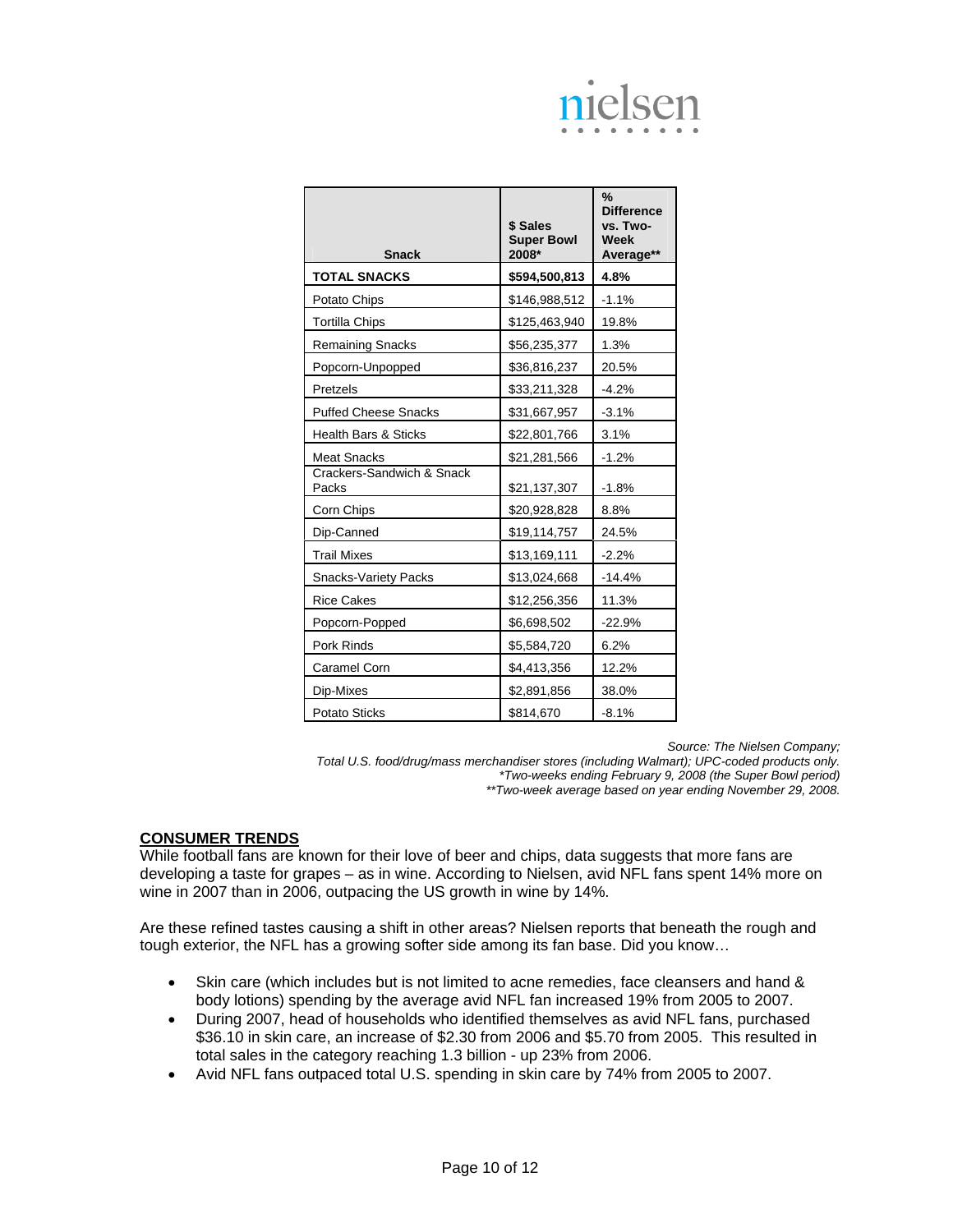

NFL fans (defined as those adults who are "very, somewhat, or a little bit interested" in the NFL) also do not skimp on household technology, according to Scarborough Sports Marketing. They are more likely than the average U.S. adult to have all types of hi-tech items in their household, from DVRs and MP3 players to HDTV.

| Items/services household currently has<br>(HHLD) | <b>National</b><br>℅ | <b>NFL</b><br>Fans% | <b>Index</b> |  |
|--------------------------------------------------|----------------------|---------------------|--------------|--|
| Computer                                         | 72%                  | 77%                 | 106          |  |
| Digital camera                                   | 54%                  | 59%                 | 110          |  |
| Digital Video Recorder (TiVo, etc.)              | 33%                  | 35%                 | 107          |  |
| DVD player                                       | 65%                  | 70%                 | 107          |  |
| <b>High Definition Television (HDTV)</b>         | 29%                  | 33%                 | 115          |  |
| MP3 player (iPod, Zune, etc.)                    | 30%                  | 34%                 | 114          |  |
| Office in the home                               | 12%                  | 13%                 | 111          |  |
| PDA (BlackBerry, Smartphone, Treo, etc.)         | 9%                   | 11%                 | 117          |  |
| Satellite radio subscription (Sirius, XM)        | 8%                   | 10%                 | 124          |  |
| Satellite TV subscription                        | 29%                  | 30%                 | 102          |  |
| Video game system                                | 30%                  | 35%                 | 115          |  |
| VoIP (Voice over Internet Protocol)              | 2%                   | 2%                  | 105          |  |

**How to Read:**  29% of all U.S. lults live in a usehold with HDTV. % of NFL fans e in a usehold with DTV FL Fans are 15% more likely an all adults tionally to live a household th HDTV.

*Source: Scarborough Sports Marketing, a joint venture between The Nielsen Company and Arbitron, Inc.* 

Pittsburgh and Phoenix – the two markets represented in Super Bowl XLIII – show very particular consumer behaviors, according to Nielsen.

Pittsburgh residents, for example…

…are nearly three times more likely than not to drink domestic wine, and nearly half prefer to drink domestic beer such as Pabst Blue Ribbon.

…are more than four times likely to drive a General Motors car, such as a Buick or an Oldsmobile

Meanwhile, Phoenix residents…

…are eight times more likely to eat at casual restaurants like Bob' Big Boy and Chuck E Cheese.

….enjoy Reader's Digest, with nearly 60 percent of the market's predominant segments reporting that they read it in both the English and Spanish versions.

#### **DEMOGRAPHICS OF AN NFL FAN**

According to Scarborough Sports Marketing, 138 million adults – or more than 60% of the adult population in the U.S. – are NFL fans. Almost 80 million men and more than 58 million women count themselves as NFL fans, according to Scarborough Sports Marketing. The league draws fans across generations and races. While people across all socioeconomic backgrounds are NFL fans, the league is slightly more likely to attract those in higher education and income brackets.

NFL fans are physically active. They are more likely than the average U.S. adult to engage in all types of sports-oriented leisure activities, from biking and running to snow skiing and golfing. They are 11% more likely than the average adult to belong to a health/fitness club.